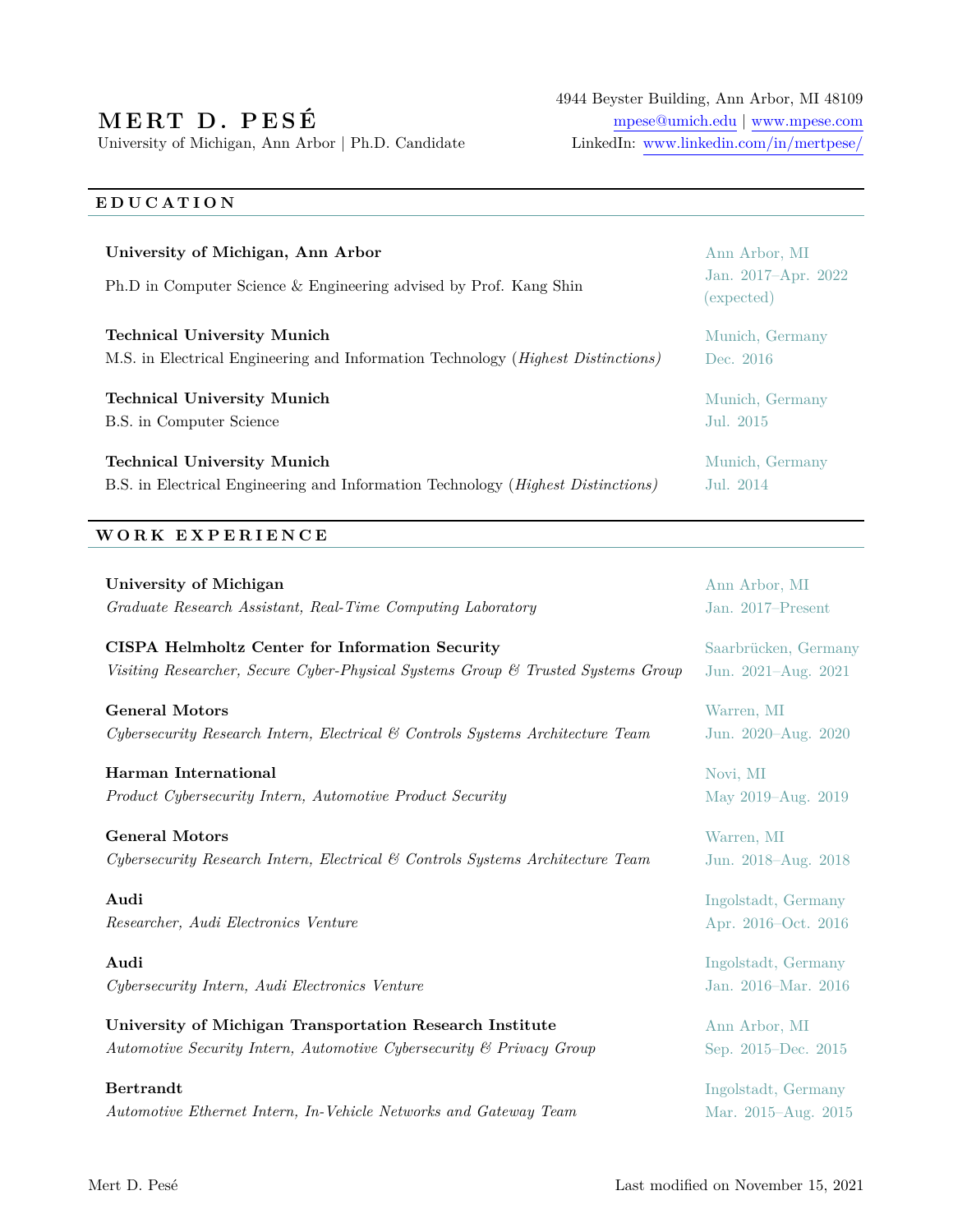| BFFT |                                                                     |
|------|---------------------------------------------------------------------|
|      | Embedded Software Design Intern, Vehicle Interface Development Team |
|      |                                                                     |

**BFFT** Ingolstadt, Germany *Embedded Software Design Intern, Vehicle Interface Development Team* Aug. 2013–Oct. 2013

**Panasonic** Pfaffenhofen, Germany

*Electrical Engineering Intern, Relays Testing Laboratory* **Aug. 2012–Sep. 2012–Sep. 2012–Sep. 2012–Sep. 2012–Sep. 2012** 

#### **P U B L I C A T I O N S**

- 1. **Mert D. Pesé**, Jay W. Schauer, Junhui Li and Kang G. Shin. "S2-CAN: Sufficiently Secure Controller Area Network," *Annual Computer Security Applications Conference 2021 (ACSAC'21)*, Dec. 2021.
- 2. **Mert D. Pesé**, Xiaoying Pu, and Kang G. Shin. "SPy: Car Steering Reveals Your Trip Route!," *Proceedings on Privacy Enhancing Technologies 2020 (PETS'20)*, July 2020.
- 3. **Mert D. Pesé**, Kang G. Shin, Josiah Bruner, and Amy Chu, "Security Analysis of Android Automotive," *SAE Technical Paper 2020-01-1295 (WCX'20)*, Apr. 2020.
- 4. **Mert D. Pesé**, Troy Stacer, C. Andrés Campos, Eric Newberry, Dongyao Chen, and Kang G. Shin. "LibreCAN: Automated CAN Message Translator," *2019 ACM SIGSAC Conference on Computer and Communications Security (CCS '19)*, Nov. 2019.
- 5. **Mert D. Pesé** and Kang G. Shin, "Survey of Automotive Privacy Regulations and Privacy-Related Attacks," *SAE Technical Paper 2019-01-0479, 2019 (WCX'19),* Mar. 2019.
- 6. **Mert D. Pesé**, Arun Ganesan and Kang G. Shin, "CarLab: Framework for Vehicular Data Collection and Processing," *Proceedings of the Second ACM International Workshop on Smart, Autonomous, and Connected Vehicular Systems and Services (CarSys'17),* Oct. 2017.
- 7. Armin Wasicek, **Mert D. Pesé**, Andre Weimerskirch, Liza Burakova and Karan Singh, "Context-aware Intrusion Detection in Automotive Control Systems," *5th escar USA (escar'17),* Jun. 2017. (Acceptance rate:  $13/49 = 26.5\%)$
- 8. **Mert D. Pesé**, Karsten Schmidt and Harald Zweck, "Hardware/Software Co-Design of an Automotive Embedded Firewall," *SAE Technical Paper 2017-01-1659 (WCX'17),* Mar. 2017.

#### **PA T E N T S**

| <b>Sufficiently Secure Controller Area Network</b><br>Inventors: Mert D. Pesé, Kang G. Shin                                                                                         | Filed in Oct. 2021   |
|-------------------------------------------------------------------------------------------------------------------------------------------------------------------------------------|----------------------|
| Systems and Methods for Preserving Privacy of Collected Vehicular Data<br>Inventors: Mert D. Pesé, Evripidis Paraskevas, Fan Bai, Massimo Osella, Soheil Samii US Patent 11,126,744 | Granted in Sep. 2021 |
| Anomaly Detection Systems and Methods<br>Inventors: Mert D. Pesé, Prachi Joshi, Kemal E. Tepe                                                                                       | Filed in Nov. 2020   |
| Automated CAN Message Translator<br>Inventors: Mert D. Pesé, Kang G. Shin                                                                                                           | Filed in Sep. 2019   |

#### **R E S E A R C H P R O J E C T S**

#### **Spoofing and DoS Protection on CAN Bus [ongoing]**

Developing a powerful defense framework for the CAN bus to prevent spoofing and Denial-of-Service (DoS) attacks.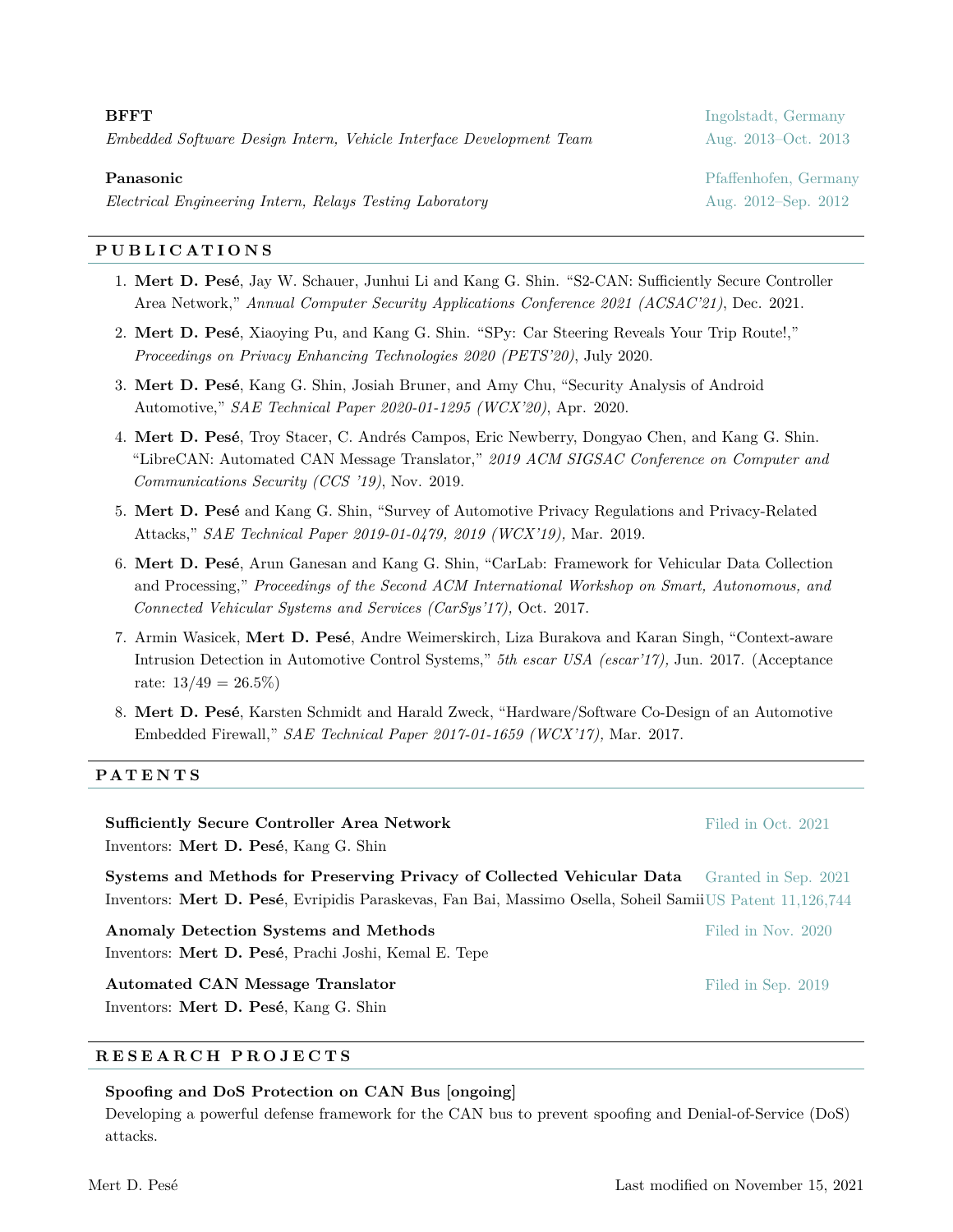#### **V2V-Based Anomaly Detection System [ongoing]**

Developing an anomaly detection system leveraging BSM data from V2V communication to detect inconsistencies and anomalies.

#### **Feasible Security Solution for CAN Bus [ACSAC'21]**

Developing an alternative security approach to satisfy confidentiality and integrity properties of the CAN bus while minimizing overhead.

### **Security Analysis of Android Automotive [WCX'20]**

Conducted first high-level security analysis of novel Android Automotive platform on IVI unit. Demonstrated three proof-of-concept attacks and extended recommendations.

#### **LibreCAN: Automated CAN Message Reverse Engineering Framework [CCS'19]**

Developed a tool to automatically reverse engineer CAN traffic recorded from vehicles and generate a DBC file.

#### **Automotive Privacy: Attacks and Defenses [WCX'19,PETS'20,ongoing]**

Surveyed the field of privacy-related attacks on vehicular data, analyzed privacy regulations and existing threat models and designed an attack. Designing and implementing privacy-protection scheme for vehicular data.

#### **Framework for Vehicular Data Collection and Processing [CarSys'17,ongoing]**

Designing and implementing end-to-end open-source vehicular data collection, translation and sharing framework.

#### **Automotive Context-Aware Intrusion Detection Using Neural Networks [escar'17]**

Designed a context-aware intrusion detection (CAID) to recognize chip tuning on automotive ECUs with a very high probability using an unsupervised Artificial Neural Network (ANN).

#### **Design and Evaluation of Firewall for Ethernet Domain Controller E/E-Architecture [WCX'17]** Designed and implemented a firewall for Ethernet domain controller architecture in HW (FPGA) and SW

(ECU). Evaluated several performance metrics (e.g., latency, memory consumption) based on real traffic model.

#### **Uptane: Securing Software Updates for Automobiles**

Worked with team to develop a framework for secure automotive OTA software updates. Defined requirements towards the design and developed a comprehensive threat model.

#### **T E A C H I N G E X P E R I E N C E**

| University of Michigan                                                  | Ann Arbor, MI           |
|-------------------------------------------------------------------------|-------------------------|
| Graduate Student Instructor, EECS 571 Principles of Real-Time Computing | Aug. $2021 - Dec. 2021$ |
| <b>Technical University Munich</b>                                      | Munich, Germany         |
| Undergraduate Teaching Assistant, Four Courses in ECE Department        | Apr. 2013-Jul. 2014     |

#### **S T U D E N T M E N T O R I N G**

| Arman Tabaddor, Bryan Brauchler, Eric Andrechek, Cassandra Joseph    | <b>Fall 2021</b> |
|----------------------------------------------------------------------|------------------|
| Junhui Li, Arman Tabaddor, Murali Mohan, Erich Shan, Bryan Brauchler | Winter 2021      |
| Junhui Li, Jay W. Schauer, Arman Tabaddor, Batuhan Akcay             | Fall 2020        |
| Junhui Li, Jay W. Schauer, Jiaxiang Ma                               | Summer 2020      |
| Junhui Li, Jay W. Schauer                                            | Spring 2020      |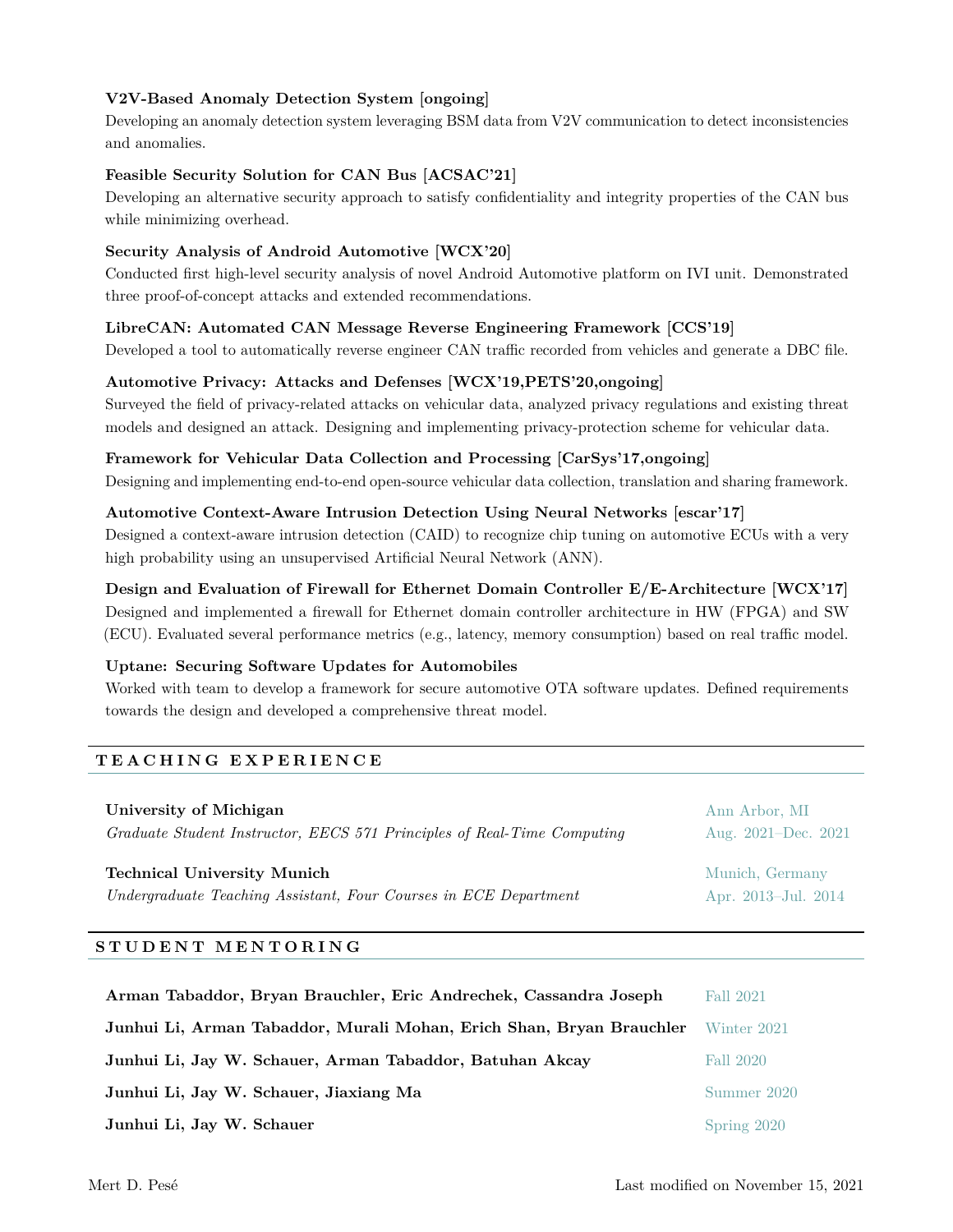| Troy Stacer, C. Andrés Campos, Alice Ying              | Fall 2019, Winter 2020 |
|--------------------------------------------------------|------------------------|
| Troy Stacer, C. Andrés Campos, Alice Ying, Osama Saeed | Winter 2019            |
| Troy Stacer, Alejandro Fischer, Kurt Ayalp             | Fall 2018              |

# **P R O F E S S I O N A L S E RV I C E**

| IEEE Transactions on Information Forensics & Security<br>Reviewer                                    | 2021         |
|------------------------------------------------------------------------------------------------------|--------------|
| AutoSec Workshop @ NDSS<br>Technical Program Committee Member                                        | 2021-2022    |
| <b>Automotive Security Research Group (ASRG)</b><br>Member and Speaker                               | 2019-Present |
| <b>SAE World Congress Experience (WCX)</b><br>Session Organizer / Technical Program Committee Member | 2020-Present |
| Eta Kappa Nu - Beta Epsilon Chapter<br>Member, Mentor and DEI Committee Member                       | 2018-Present |
| <b>SAE CyberAuto Challenge</b><br>Industry Mentor for High School and Undergraduate Students         | 2019         |
| <b>SAE World Congress Experience (WCX)</b><br>Reviewer                                               | 2019, 2020   |
| ACM/IEEE Symposium on Edge Computing (SEC)<br>Reviewer                                               | 2018         |
| ACM/IEEE International Conference on Cyber-Physical Systems (ICCPS)<br>Sub-reviewer                  | 2017, 2018   |
| SAE Data Link Connector Vehicle Security Committee (TEVDS20)<br>Member                               | 2017         |
| Conference on Cryptographic Hardware and Embedded Systems (CHES)<br>Sub-reviewer                     | 2017         |

# **I N V I T E D TA L K S & PA N E L S**

| How Secure is Secure Enough?<br>Panel Discussion @ SAE WCX 2021                                       | Apr. 2021 |
|-------------------------------------------------------------------------------------------------------|-----------|
| LibreCAN: Automated CAN Message Translator<br>Webinar @ ASRG                                          | Oct. 2020 |
| Introduction to Automotive Networks<br>Invited Lecture @ University of Michigan                       | Sep. 2020 |
| Security and Privacy of Tomorrow's Connected Vehicles<br>WiCyS Breakfast Talk @ University of Windsor | Oct. 2019 |